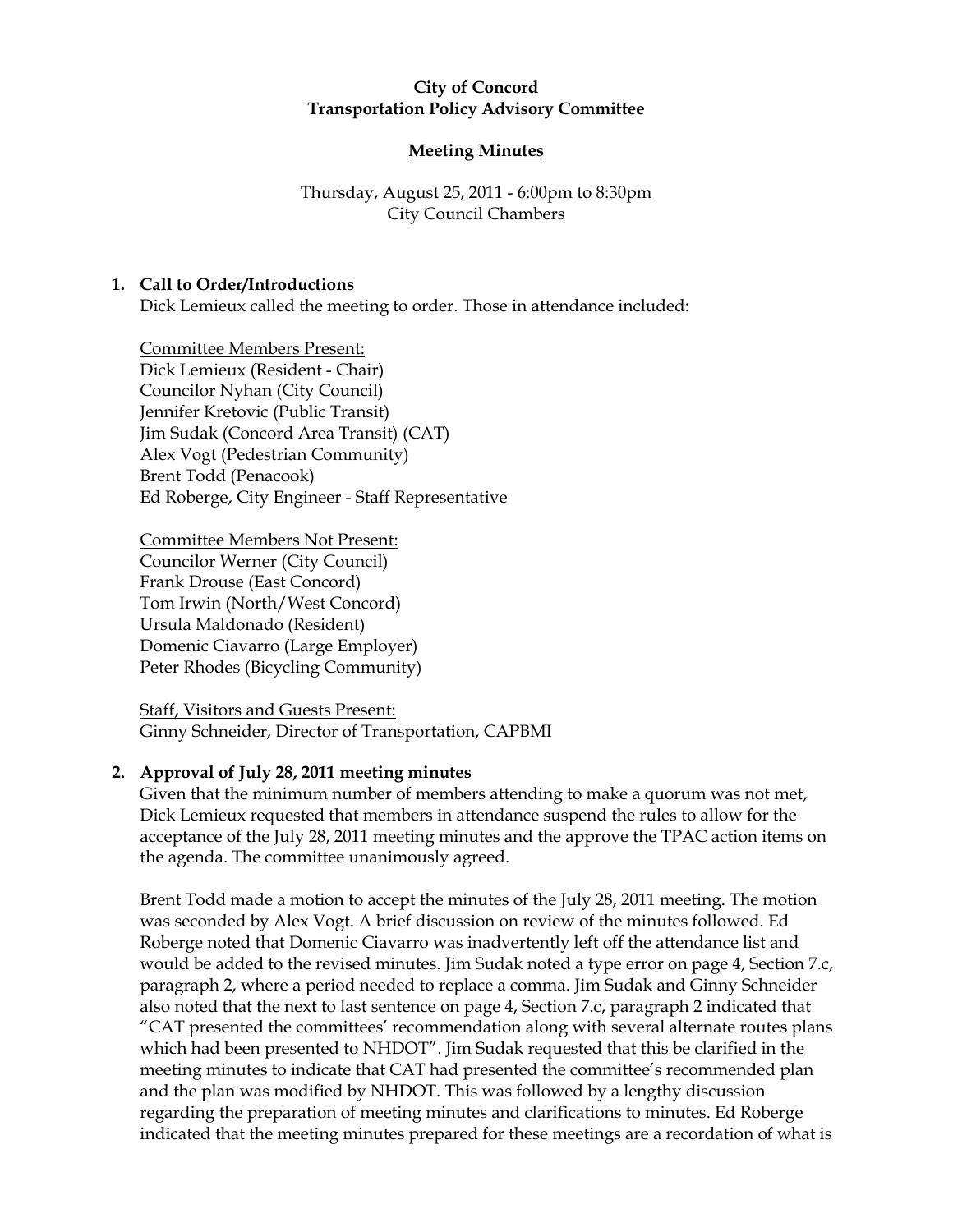said and reported at the meeting. If testimony is not given to a topic for clarification during that meeting, meeting minutes are not revised to include clarification to a previous testimony.

Following further discussion regarding the changes and clarifications, Jim Sudak made a motion to accept the changes to the minutes as discussed. The motion was seconded by Alex Vogt. The revisions to the minutes were unanimously approved. The committee returned to the original motion to accept the minutes of the July 28, 2011 meeting. There being no further discussion, the revised minutes were unanimously accepted.

## 3. Presentations

There were no presentations at this meeting.

#### 4. Public Comments

Jim Sudak stated CAT's disagreement with the following statement in the July 28 meeting minutes, Item 7c, Report from the Public Transportation Committee: "No update on the projected ridership and operational costs associated with this layout [the new Cross-town Route] has been offered."

#### 5. Consent Reports

# a. Approval of Subcommittee Nominations

There were no subcommittee nominations to consider.

# b. Approval of Subcommittee Minutes (Pedestrian, Bicycle, Public Transportation, Traffic Operations)

The Committee unanimously approved the meeting minutes of the Pedestrian, Bicycle, Public Transportation, and Traffic Operations Committee meetings.

## 6. TPAC Referrals from City Council, Staff and Chair

a. Referral from Council Patten regarding a request from a resident in the Cricket Lane neighborhood to consider opening the gate on Cricket Lane (City Council: 5/2011, TPAC 7/28/2011)

Ed Roberge indicated that a final report from TPAC to City Council had been drafted and distributed regarding the referral by a resident requesting the City consider opening the gate along Cricket Lane that separates the north and south sections of the street.

Following up from the discussion at the July TPAC meeting, Ed Roberge had discussed this matter with Councilor Patten who reported that the resident requested to drop the request. Given that no further action is required, a final report to Council indicates that this matter had been considered by both TPAC and the Traffic Operations Committee (TOC) and concurs that this matter is closed. No further action is required.

TPAC considered the final report to City Council and unanimously approved same. Ed Roberge will forward the report to the City Clerk for inclusion on the September City Council agenda.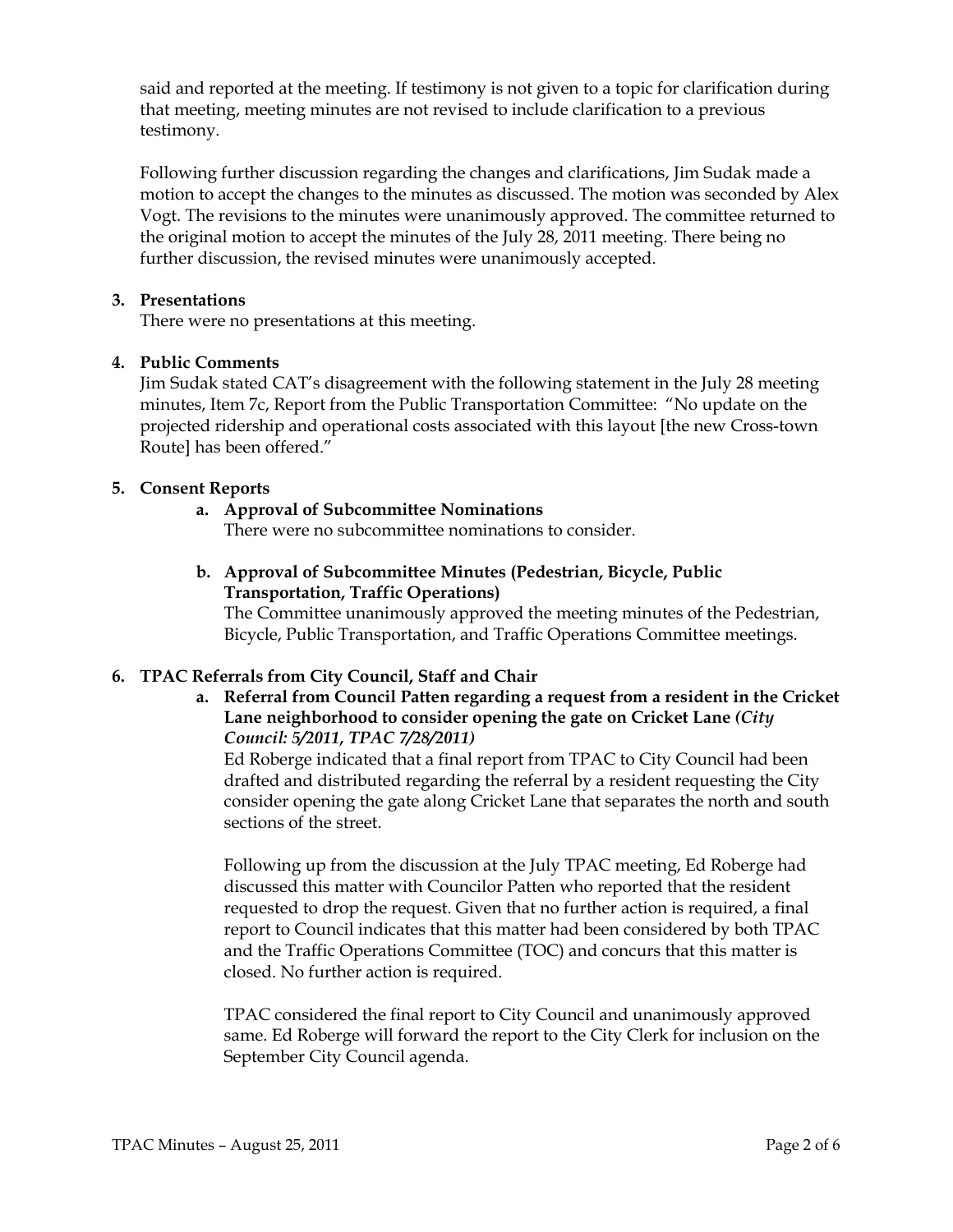#### **7.** Status report on subcommittees

#### a. Pedestrian Committee, Alex Vogt

Alex Vogt reported that the Pedestrian Committee met in August and discussed a number of items including the Merrimack River Greenway Trail (MRGT) project and sidewalk assessments.

Alex Vogt indicated that an organizational meeting for the Friends of the MRGT project met on August 22nd at the Central NH Regional Planning Commission (CNHRPC) offices to discuss the organizational structure as well as to plan a walk of the PSNH land south of Manchester Street. The trail along the PSNH land will link to Pembroke along an abandoned rail corridor.

Alex Vogt noted that the sidewalk assessment field work by UNH graduate interns has been completed and that the information obtained will be used to determine the most needed area for improvement based on a standard rating system.

The Walk Friendly Community Report Card was reviewed by the committee to determine what projects should be worked on. One item the committee discussed was to develop a Pedestrian Master Plan.

A City-wide Safe Routes to School (SRTS) program is being organized by CNHRPC and expects to host quarterly meetings. Each school would have an action committee with an overall policy committee structured above them. Anyone interested in joining the policy group should contact Nik Coates at CNHRPC.

Alex Vogt reported that on September 30<sup>th</sup>, Red River Theaters and the Capital Area Wellness Coalition will be sponsoring an event with Mark Fenton as the key note speaker. Mark is a nationally recognized expert on complete streets and brings great insight to community planning.

The committee noted that the in early August, crosswalks in East Concord had still not been painted. Some were quite worn that it was impossible to recognize that a crosswalk existed at that location. Of particular concern was the crosswalk nearest the Merrill Park and Pool. There are a large number of kids that walk to the park location. Alex Vogt did indicate that the crosswalks in East Concord were painted on August 24th but that the pool has been closed for over a week now. An email was forwarded to General Services inquiring about the painting schedule with recommendations to paint earlier in the year.

Alex Vogt also noted that the sidewalks in Boscawen at the new roundabout on US Route 4/Harris Hill Road have been removed by NHDOT as part of the roundabout project because the Town of Boscawen would not sign a maintenance agreement with the DOT to maintain the existing sidewalk in the area. This leaves a large gap in the sidewalk from Penacook to the Hanna Dustin park-n-ride. TPAC thought this most unfortunate and questioned the authority to remove an existing sidewalk segment where one was there before.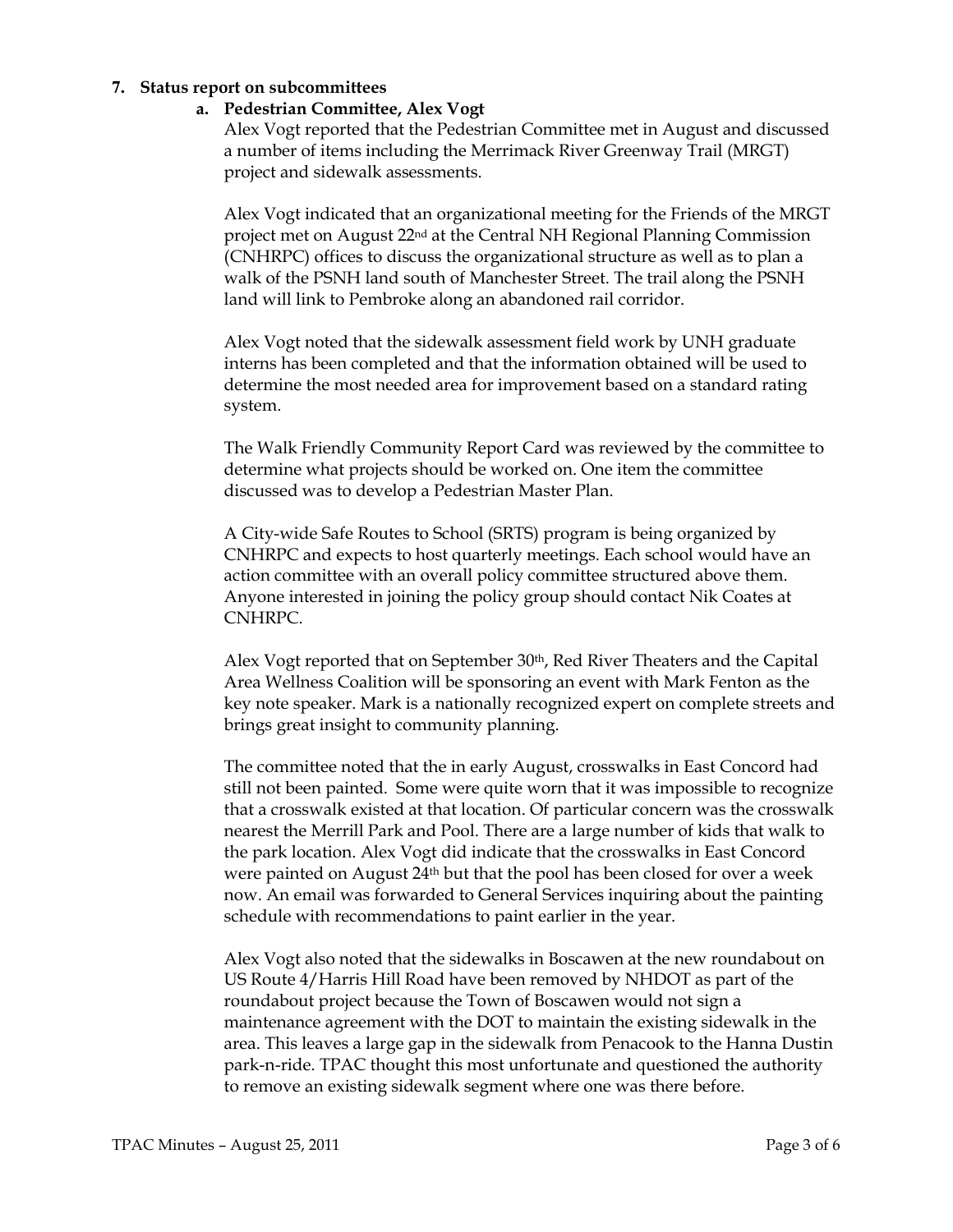#### b. Bike Committee, Peter Rhodes

In Peter Rhodes' absence, Dick Lemieux reported that the Bicycle Committee did not meet in August given that it was in conflict with the MRGT meeting. Jennifer Kretovic reported that the installation of signs along the North-South Bike Route began this week. Ed Roberge indicated that following the sign installation, pavement marking "sharrows" will follow soon thereafter. Ed Roberge indicated that staff will present the progress of the project at the September TPAC meeting.

## c. Public Transit Committee, Jennifer Kretovic

Jennifer Kretovic reported that the Public Transit Committee met in August and discussed the Public Transportation/Concord Area Transit article that was featured in the Concord Insider. The article included a great deal of positive information but also misinterpreted some of the statistical data. For example, the article confused the number of rides per day with riders per day, making the assumption that each ride given was a different person. A correction to this fact was run in the Concord Monitor in a later addition.

The Committee reviewed preliminary results of the new Crosstown Route which indicated that timings on the connections to other routes don't work and will need to be modified. According to CAT, it makes more sense to finalize the route and timings after school starts and so CAT will work with the transit company assisting them with the route changes in September, after school starts. Jennifer Kretovic reported that the committee is concerned that the delay of the route change might be drawing down federal dollars at a faster rate than anticipated in the current budget and that the cost of continuing to operate essentially four routes may result in CAT not having sufficient funds to operate the route for the entire fiscal year. The committee understands that CAT is reviewing this with NHDOT.

Jennifer Kretovic indicated that CAT is intending to survey riders in August and September along Pembroke Road, Industrial Park Drive and Regional Drive about current operations and potential changes to the route. They will also be asking CNHRPC to assist with conducting a boarding and alighting analysis in October and November to get a better understanding of where passengers are getting on and off the buses.

The subcommittee is awaiting CAT's Program Goals for the year. A number of items from the program goals for FY2011 need to be carried over as the initial timelines were not met, such as the new website. Knowing what is reasonable and feasible to accomplish under CAT's new route structure will be important in guiding the subcommittee and its recommendations to TPAC and City Council. Subcommittee members have also been submitting their review comments of CAT's new Communication Plan which is expected to have timelines added and be finalized soon.

## d. Traffic Operations Committee, Rob Mack

In Rob Mack's absence, Ed Roberge reported that the TOC met in August and discussed several referrals by residents. Of particular note, Ed Roberge indicated that the TOC reviews accidents throughout the City on a monthly basis and was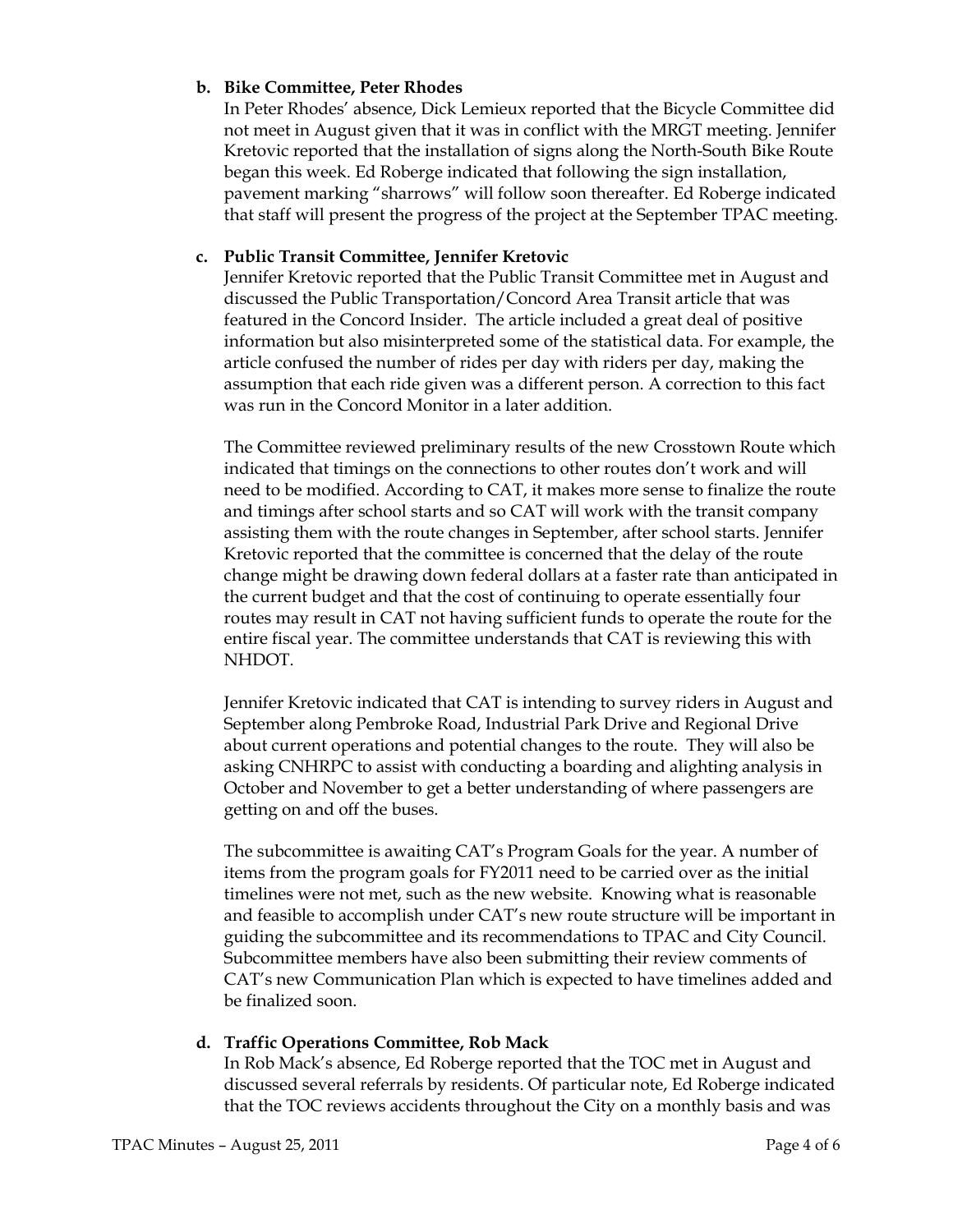pleased to report that where we generally see accident counts ranging from 90 - 100, the month of July reported only 72 accidents. This is a significant reduction despite the major traffic generating event scheduled in Loudon in July.

Ed Roberge noted that the TOC discussed the installation of traffic control signs, reviewed concerns of traffic operations at the Pembroke Road/Blodgett Street intersection, and requests by residents to install speed advisory signs on Hoit Road and add handicap parking in the vicinity of the West Street Ward House.

# 8. TPAC Policy Objectives/Programs/Initiatives

## a. City-wide Speed and Pavement Marking Policy Update

Ed Roberge indicated that there were no new items to report but confirmed that City Council adopted the STOP Sign policy recently drafted by the TOC and endorsed by TPAC.

In light of the crosswalk striping discussion reported earlier by the Pedestrian Committee, Dick Lemieux inquired as to the striping schedule by the General Services Department (GSD). Ed Roberge reported that as a recommendation by TPAC, GSD now stripes City-wide in the spring and re-stripes priority traffic corridors and critical cross-walk locations in the fall. Ed Roberge noted that GSD developed a plan outlining the priority areas and will bring it to the September meeting for TPAC review.

## 9. Old Business

## a. TPAC Accomplishments – Develop list for publishing

Ed Roberge noted that as a result of initial review and setup by Dick Lemieux and Brent Todd, the latest version of the draft accomplishments report (Draft #8) were distributed via email to TPAC and some copies were handed out at the meeting. The report outlines accomplishments in the order of the policy heading, the example given pedestrian policy accomplishments were listed under the policy item pertaining to walkable neighborhoods, etc. Ed Roberge noted that some format changes will be added to the draft report including decision flow arrows in included in the pedestrian and bike policy accomplishments, and a section in the leading paragraph on how to read this report.

Committee members asked if the report could include page numbers and accomplishments be set up in chronological order by year of accomplishment. Ed Roberge indicated that changes would be made to the draft report and distributed for review. Ed Roberge noted that TPAC will review the report at the September meeting in hopes to finalize the report format for review by City Council and ultimate placement on the City's webpage.

#### 10. New business

## a. Loudon Road Water Replacement Project

Alex Vogt inquired if the Loudon Road water project pavement patching was complete or was there opportunity when resurfacing the roadway to restripe a 3-lane section. Ed Roberge indicated that the Loudon Road project only carried funds for trench patching and that staff has been working on updating the 2001 corridor study for a lane conversion project and has been coordinating that project with NHDOT for inclusion in the Highway Safety Improvement